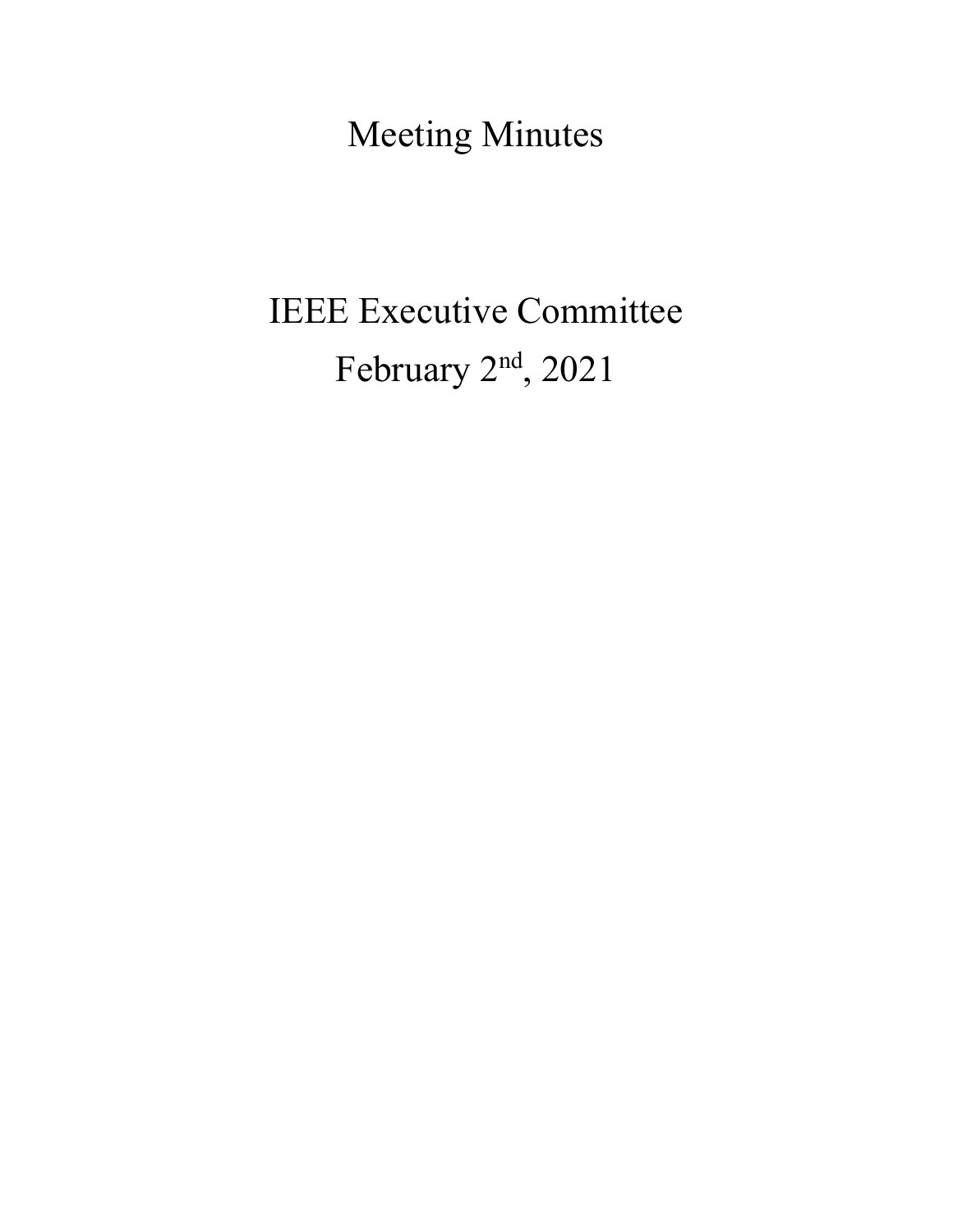

University of Saskatchewan IEEE Student Branch Meeting minutes for Feb 2, 2020 Page 2 of 5

### 1. CALL MEETING TO ORDER

Motion: Braeden Second: Jonathan

# 2. CALL FOR QUORUM

| <b>ABSENT</b>    | <b>PRESENT</b>    | <b>POSITION</b>                   | <b>MEMBER</b>                                            | <b>SIGNATURES</b> |
|------------------|-------------------|-----------------------------------|----------------------------------------------------------|-------------------|
|                  | $\mathbf{x}$      | Chair*                            | Alexandria Shields<br>(Lexie)                            |                   |
|                  | X                 | Vice Chair*                       | Jonathan Tu                                              |                   |
| $\boldsymbol{x}$ |                   | Finance Director*                 | Rafeh Khan                                               |                   |
|                  | $\mathbf{x}$      | Academic Director*                | Devin Ramaswami                                          |                   |
|                  | $\boldsymbol{x}$  | Social Director*                  | Leo Blocka                                               |                   |
|                  | X                 | <b>Public Relations Director*</b> | <b>Austin Grismer</b>                                    |                   |
|                  | $\mathbf{x}$      | McNaughton Director*              | Braeden Leisler                                          |                   |
|                  |                   | <b>Illumination Director*</b>     | N/A                                                      |                   |
|                  | X                 | Community Outreach Director*      | Nate Berzolla                                            |                   |
| X                |                   | Grad. Banquet Director*           | <b>Riley Stevenson</b>                                   |                   |
|                  |                   | <b>Robotics Coordinator</b>       | N/A                                                      |                   |
|                  | X                 | Discord Manager                   | Alex Bechtold                                            |                   |
| X                |                   | Grad. Student Rep.                | Logan Markewich                                          |                   |
| X                | $\boldsymbol{x}$  | Second Year Rep.                  | Gedeon Isezerano<br>Hasin Raihan<br>David John           |                   |
| $\boldsymbol{x}$ | $\mathbf{x}$<br>X | Third Year Rep.                   | Alex Bechtold<br>Drew Johnston<br><b>Keaton Mollberg</b> |                   |
|                  | X<br>X            | Fourth Year Rep.                  | Dayne Gawley<br>Dayton Haubrich                          |                   |

\* Indicates Officer positions entitled to vote and compose the "Executive Committee".

Executive Meetings are only to be attended by Executive members, the Class Representative Committee and any non-Executive individual(s) invited by the Branch Chair for official purposes (Constitution Article 9, Section 2).

Quorum for any Executive meeting is two-thirds of the Executive. No motions can be passed without quorum. With quorum, all motions may be passed by simple majority vote (Constitution Article 9, Section 4).

# 3. Accept meeting minutes from last meeting

Motion: Dayton Result: Pass Against: 0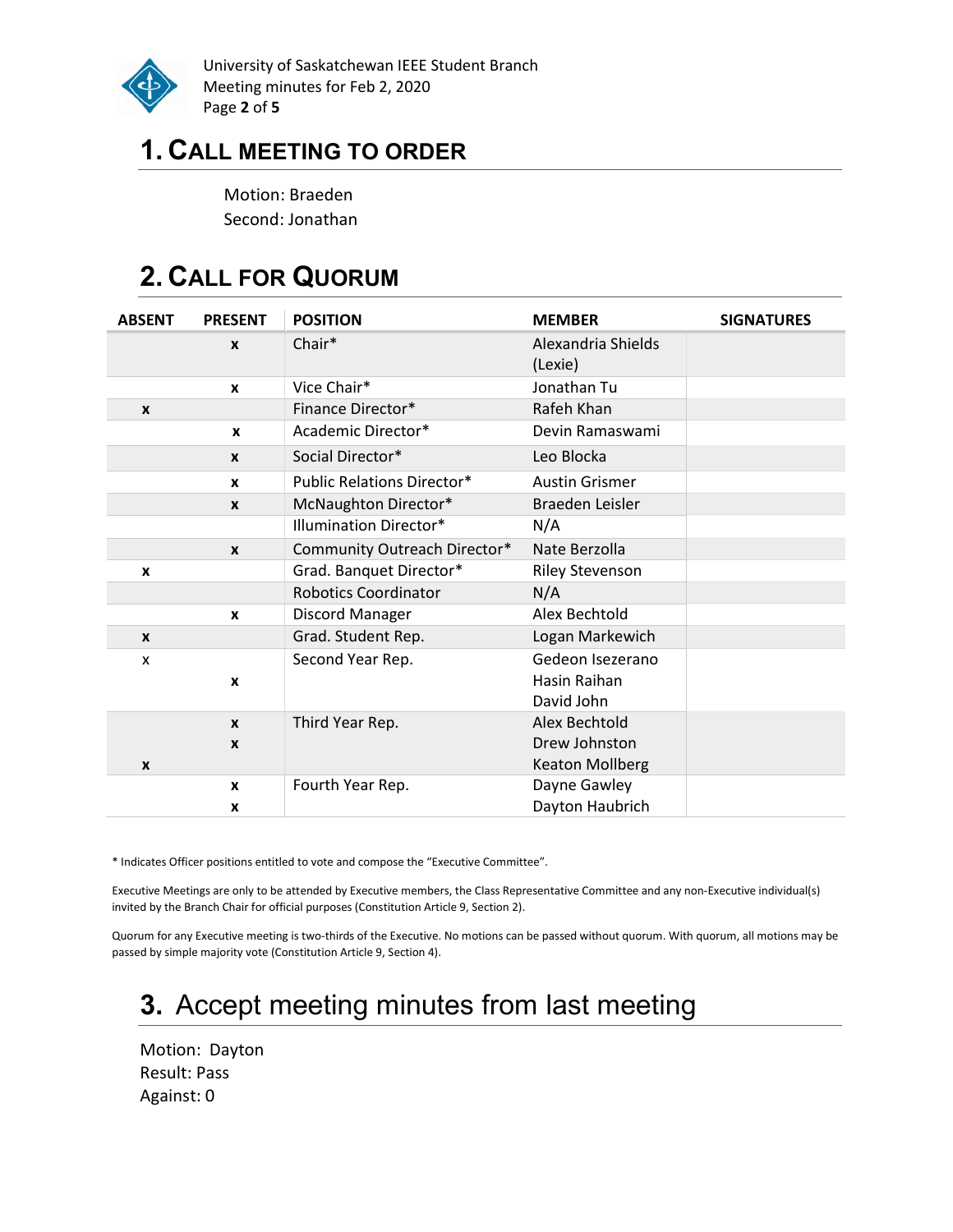

# 4. NEW BUSINESS

#### 4.1. Executive Items

#### **Chair**

- **Election** 
	- $\circ$  March 26<sup>th</sup> for possible date
- $\blacksquare$  Motion to set March 26<sup>th</sup> for the IEEE election and general meeting.
	- o Motion: Lexie
	- o Result: Pass
	- o Against:0
	- o Abstain:0
	- o For: 6
- **NSS meeting this Thursday**
- **Illumination next week**

#### Vice Chair

- **Will fix the Bylaws on the IEEE Website**
- All exec photos are up on the website

#### Financial Director

■ Can't do etransfers at the moment

#### Academic Director

- USESF has refunded us for the tutorials (75% of what we applied for
	- o We paid \$400, refunded \$300
- **Possibly increasing the amount of money for tutorials**
- **EE232 and EE241 led by Lars and Chris respectively**
- EE382 tutorial can be led by Leo
- EE382 midterm on Feb 26<sup>th</sup>

#### Social Director

- Poll to see what next game night would be
	- o Minecraft server was the most popular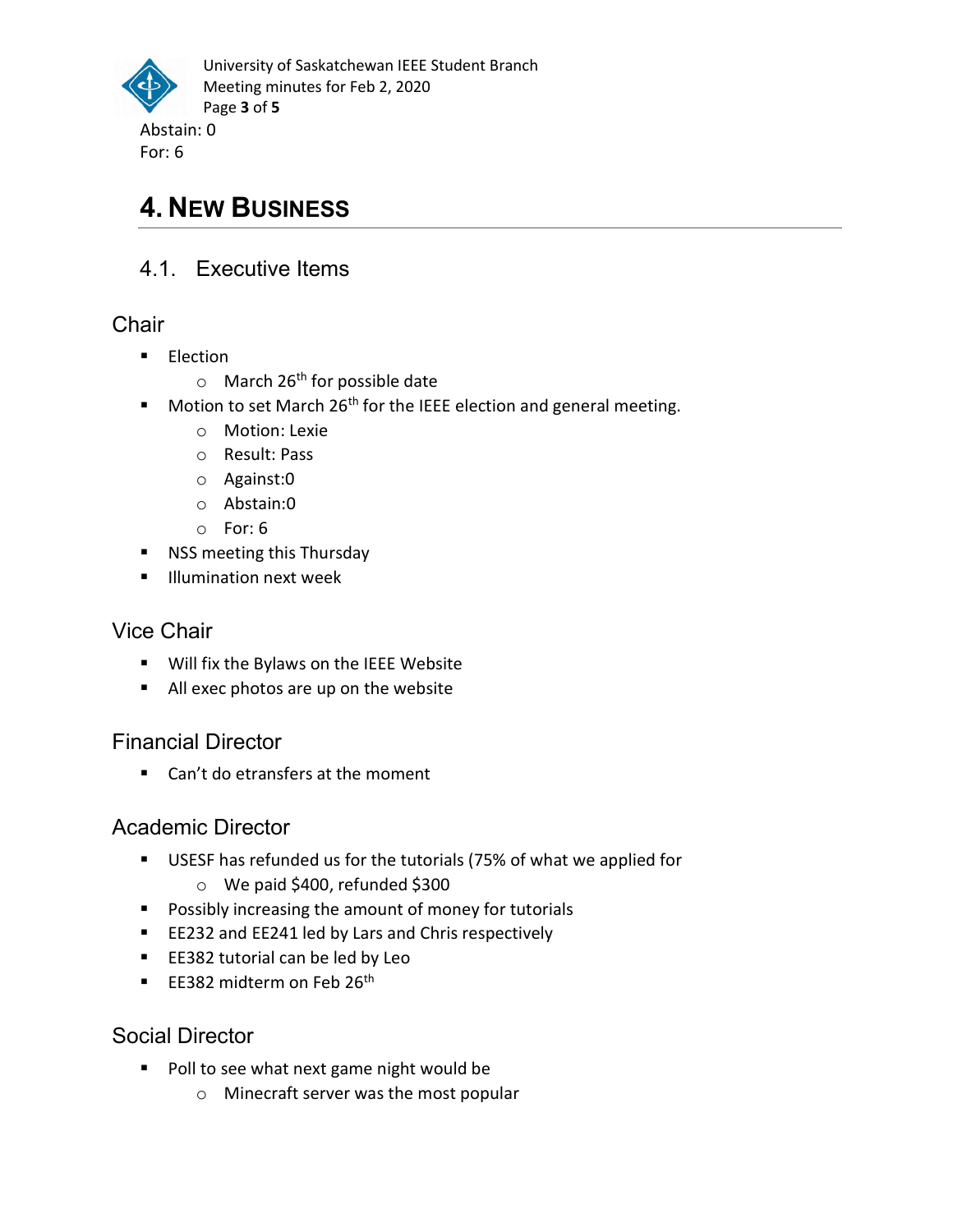

University of Saskatchewan IEEE Student Branch Meeting minutes for Feb 2, 2020 Page 4 of 5

- Could make it competitive with prizes
- **Another event could be movie night**
- **Possibly do a collab event night with Chem and Environment student groups in March**

#### Public Relations Director

■ Nothing to report

#### McNaughton Director

■ Nothing to report

#### Illumination Director

Raynier is now the PES representative for Illumination.

#### Community Outreach Director

Will look into a gaming event soon

#### Graduation Banquet Director

■ Nothing to report

### SPECIAL COMMITTEE ITEMS

#### Social Committee

• Will need suggestions for rom-com movies for the next movie night (Feb  $26^{th}$ )

#### Discord Manager

- Server was raided recently.
	- o Locked down the waiting room and kicked anyone inside.
- Possibly create a discord committee to deal with these problems
- Will look into keeping chatlogs of banned users
- Order of operations for taking actions in the discord server should be reviewed
- Suggestions for handling the discord
	- $\circ$  Muting users if they are causing trouble and let them talk to a discord committee
	- o Slowmode the discord
	- $\circ$  1 hour delay of waiting for new users to talk/chat/post
		- On tutorial days possibly turn this off
	- o Quick action: quarantine people to make them unable to post or read channels